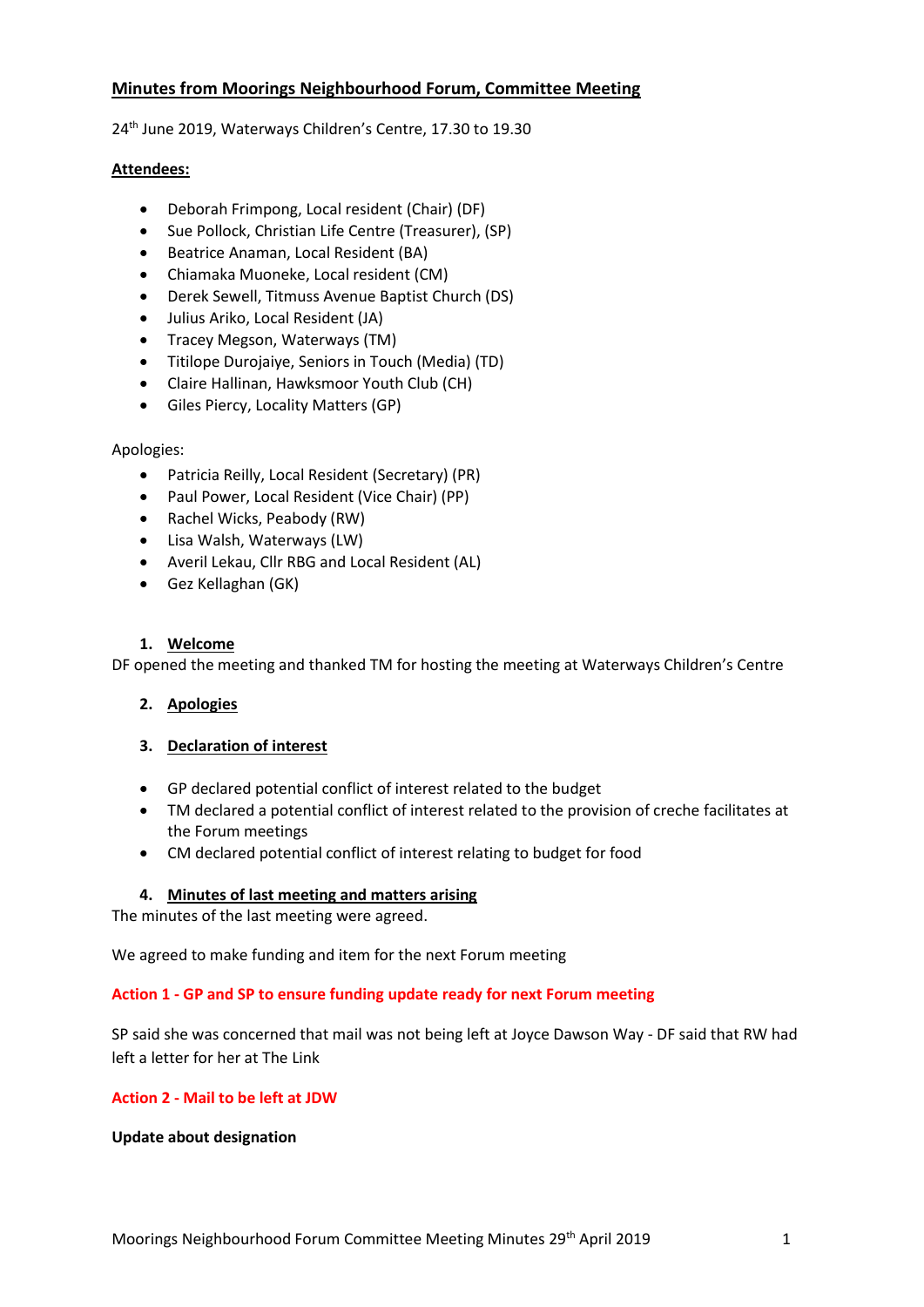GP said that he had been in touch with Catherine at RBG who had told him that the Forum had been put forward for approval to be designated - we will hear shortly from the council about designation

[since the meeting we have heard that RBG have approved the designation of the forum]

#### **Budget update**

SP went through some budget numbers which will be shared at the next forum meeting. TM reminded SP that the costs for the creche workers needs to be included in this budget.

## **Action 3 - TM to let SP know cost of creche workers**

#### **Action 4 - TM to send invoice for creche workers to KB**

#### **Website and Logo**

GP talked through a proposal he'd had to design a logo for £500. There was some discussion about this and it was agreed that in advance of the next Forum meeting we would come up with some suggested designs / approaches for designing a logo, rather than committing £500.

#### **Action 5 - DS to suggest some possible designs**

# **Action 6 - CH and GP to discuss how we could get young people at Hawksmoor to come up with suggestions for the MNF logo**

There is an offer from Faye (a member of Peabody's staff) to support the development of a website template and crib sheet for the MNF. GP and TD are due to meet with Faye on the 4<sup>th</sup> July to understand what support she could give to the development of the website and will report back to the forum.

#### **Action 7 - GP and TD to meet with Faye about website and report back**

#### **Play Areas**

KB offered to give an update about Play Areas, and Peabody's plan relating to these, at the next forum meeting. DF was particularly keen to get an update about the plans for Malthus Path.

#### **Action 8 - KB to give update about Play Areas at next Forum meeting**

#### **Old Social Club and the Arches in Byron Close**

We are keen to see the establishment of sub-group that would represent the Forum's voice with respect to these developments.

The following Forum committee members offered to be part of this group:

- Clair Hallinan
- Titilope Durojaiye
- Deborah Frimpong
- Sue Pollack
- Beatrice Anaman
- Derek Sewell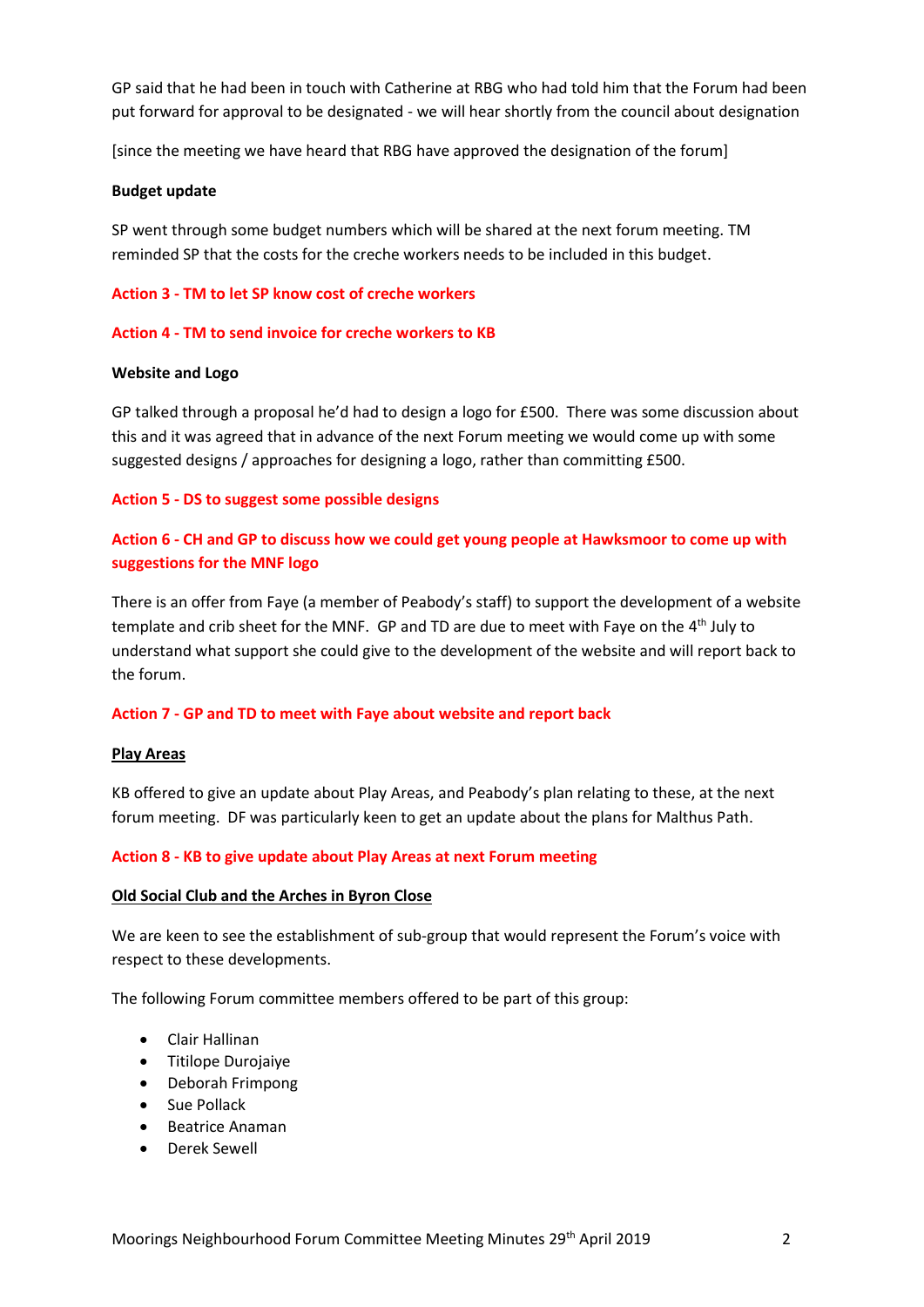We also want to bring in representation from young people, local shops and people with an interest in gardening:

**Action 9 - CH to invite young person to join this group**

**Action 10 - DF to discuss with CH about including her son Josiah on this group**

**Action 11 - GP to contact Ron Russel to try and recruit people with an interest in gardening**

**Action 12 - GP to try and recruit people representing local shops to this group**

#### **Action 13 - KB to contact local wardens relating to this group**

KB mentioned that the next drop in session about the sites is on 13<sup>th</sup> July from 11.00-15.00 at Tump 53

#### **Next meeting**

Next Forum meeting is on Monday 8<sup>th</sup> July at 17.30 at Waterways Childrens Centre - proposed agenda items as follows:

- Update about designation
- Budget and priorities for the Forum
- Crime and safety
- Play areas

#### **AOB**

There was a discussion about the need for better communication across different initiatives underway in the Moorings and GP suggested having a meeting of interested parties to explore in greater detail. There is a risk of confusing local people with too much communication causing people to "switch off". Related to this is the collective desire for local groups to work more closely together.

There was also discussion about the desire for the MNF to take ownership of the notice board outside Gogi's

#### **Action 14 - GP to explore with KB the potential for taking over the notice board**

# **Action 15 - GP to explore with KB the potential for better coordination of different communication activity**

CH said that there is a Moorings Residents Group event happening on  $28<sup>th</sup>$  July - all welcome